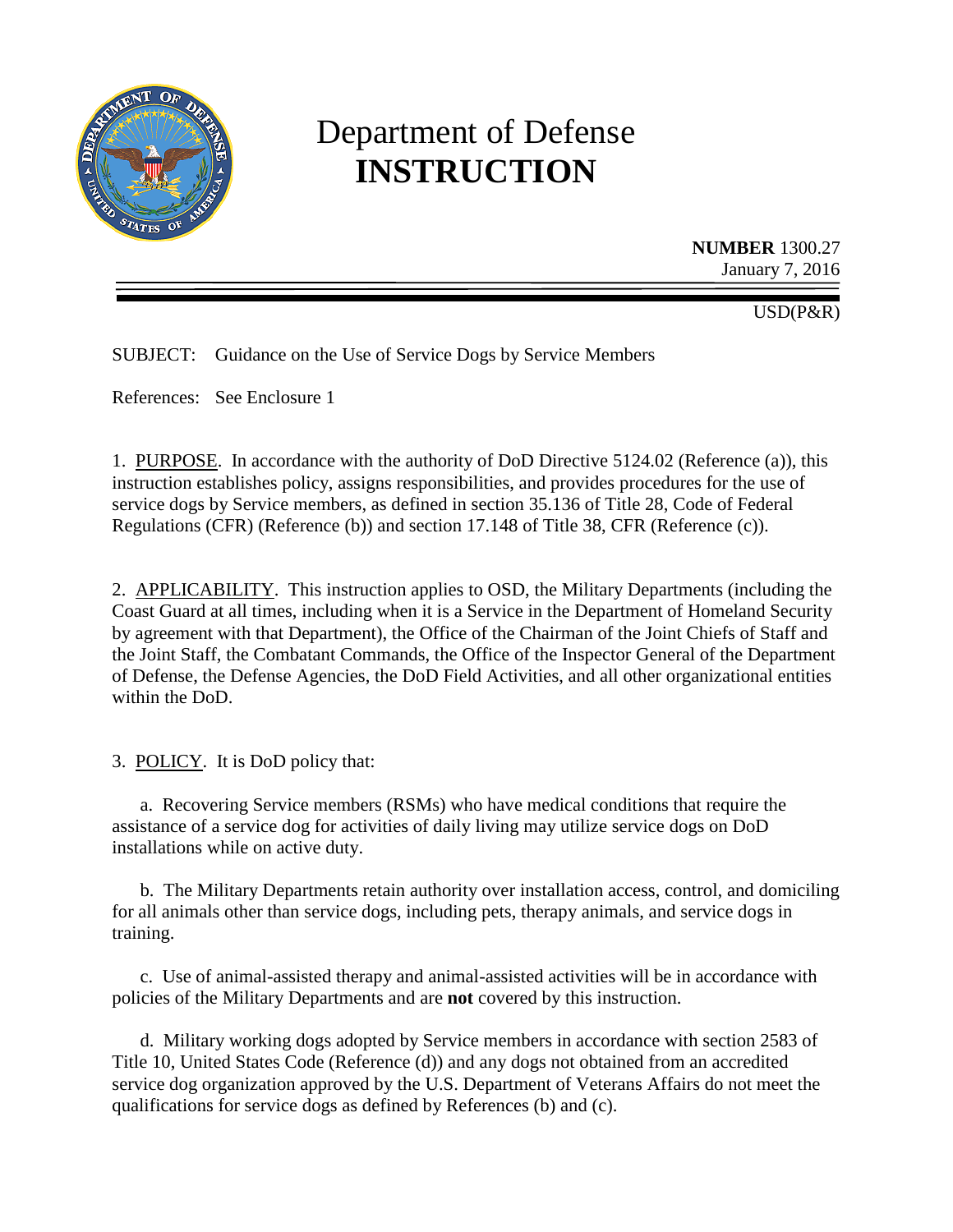4. RESPONSIBILITIES. See Enclosure 2.

5. PROCEDURES. See Enclosure 3.

6. RELEASABILITY. **Cleared for public release**. This instruction is available on the Internet from the DoD Issuances Website at http://www.dtic.mil/whs/directives.

7. EFFECTIVE DATE. This instruction is effective January 7, 2016.

 $C$ arson

Acting Under Secretary of Defense for Personnel and Readiness

Enclosures

- 1. References
- 2. Responsibilities
- 3. Procedures

Glossary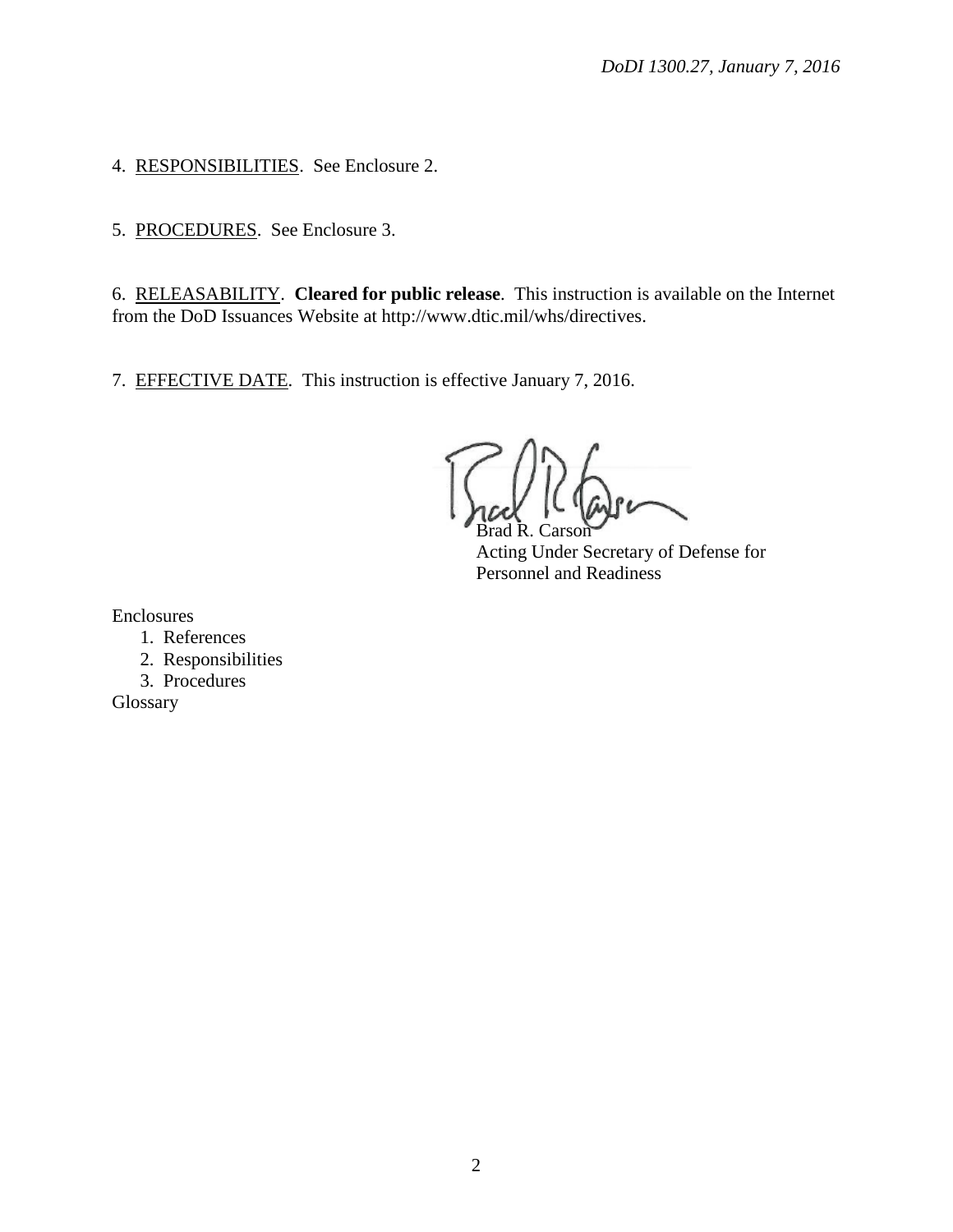## **TABLE OF CONTENTS**

| ASSISTANT SECRETARY OF DEFENSE FOR HEALTH AFFAIRS (ASD(HA))5<br>DEPUTY ASSISTANT SECRETARY OF DEFENSE FOR WARRIOR CARE POLICY |  |
|-------------------------------------------------------------------------------------------------------------------------------|--|
|                                                                                                                               |  |
|                                                                                                                               |  |
|                                                                                                                               |  |
|                                                                                                                               |  |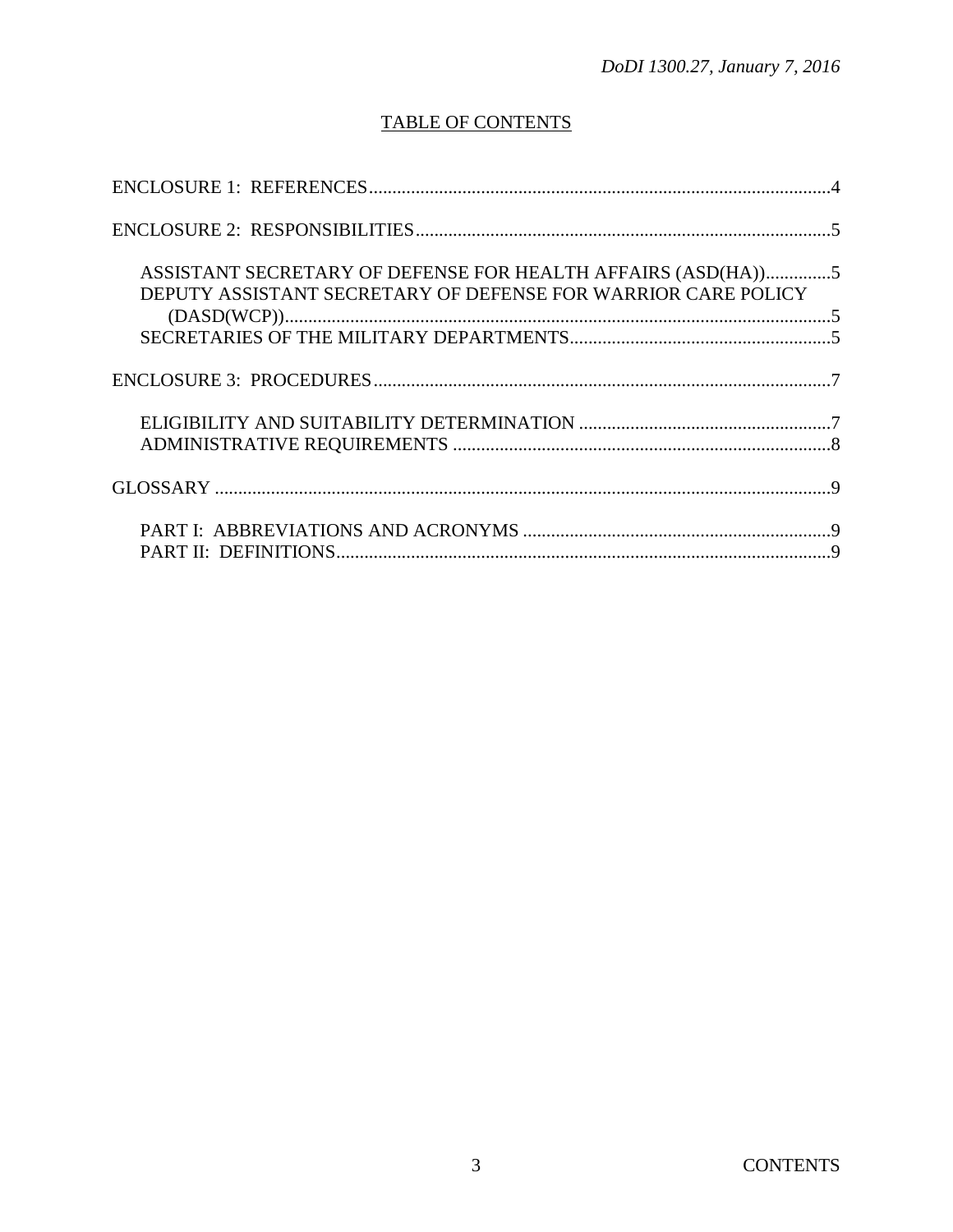## ENCLOSURE 1

#### REFERENCES

- (a) DoD Directive 5124.02, "Under Secretary of Defense for Personnel and Readiness (USD(P&R))," June 23, 2008
- (b) Section 35.136 of Title 28, Code of Federal Regulations
- (c) Section 17.148 of Title 38, Code of Federal Regulations
- (d) Section 2583 of Title 10, United States Code
- (e) DoD 5500.07-R, "Joint Ethics Regulation (JER)," August 30, 1993, as amended
- (f) DoD Instruction 1000.15, "Procedures and Support for Non-Federal Entities Authorized to Operate on DoD Installations," October 24, 2008
- (g) Joint Publication 1-02, "Department of Defense Dictionary of Military and Associated Terms," current edition
- (h) DoD Instruction 1300.24, "Recovery Coordination Program," December 1, 2009
- (i) DoD Instruction 6040.45, "DoD Health Record Life Cycle Management," November 16, 2015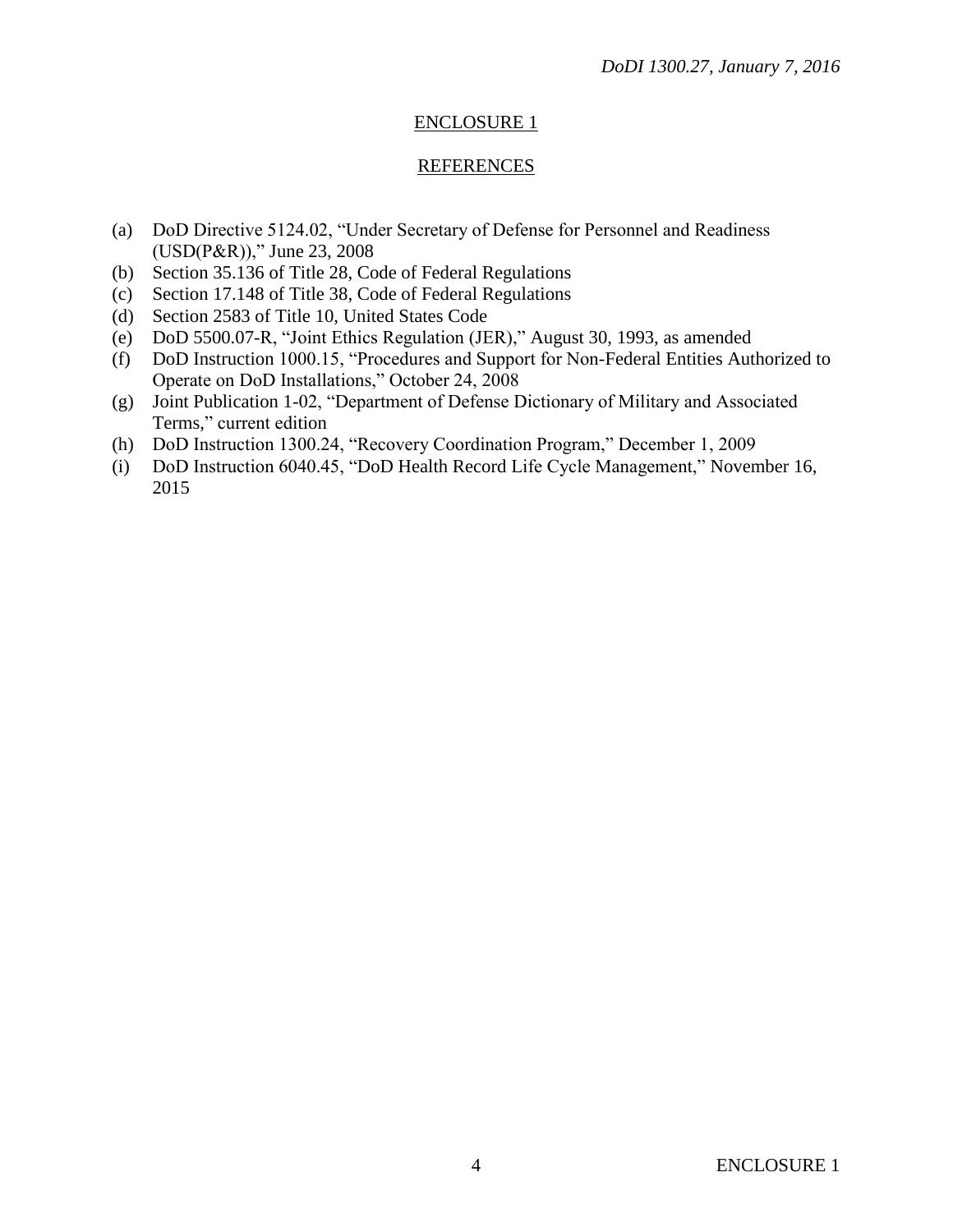## ENCLOSURE 2

## RESPONSIBILITIES

1. ASSISTANT SECRETARY OF DEFENSE FOR HEALTH AFFAIRS (ASD(HA)). Under the authority, direction, and control of the Under Secretary of Defense for Personnel and Readiness, the ASD(HA):

a. Provides guidance to health care providers on the medical benefits, applicability, and appropriateness of service dogs.

b. Monitors protocols and research regarding the effectiveness of service dogs.

c. Develops uniform guidance and implementing instructions for the Military Services regarding medical treatment facility (MTF) registration, identification, and badging requirements for service dogs.

#### 2. DEPUTY ASSISTANT SECRETARY OF DEFENSE FOR WARRIOR CARE POLICY (DASD(WCP)). Under the authority, direction, and control of the ASD(HA), the DASD(WCP):

a. Develops and provides policy and implementation guidance to the Military Departments for the education and training of service dogs.

b. Develops metrics to measure compliance and effectiveness of service dogs education and training.

#### 3. SECRETARIES OF THE MILITARY DEPARTMENTS. The Secretaries of the Military Departments:

a. Retain and exercise authority and discretion in developing and implementing policies regarding all animals, including service dogs, not addressed in this policy.

b. Ensure that Service members with service dogs have access to appropriate housing.

c. Before reassigning a Service member with a service dog, ensure that laws pertaining to animal quarantine or other restrictions at the gaining location will not interfere with the Service member's access to or use of the service dog. If retained on active duty, the Service member cannot depart until all requirements are met for the gaining location.

d. Provide service dog policy education and training within their respective Departments.

e. Establish processes to qualify Service members for the use of service dogs consistent with Enclosure 3.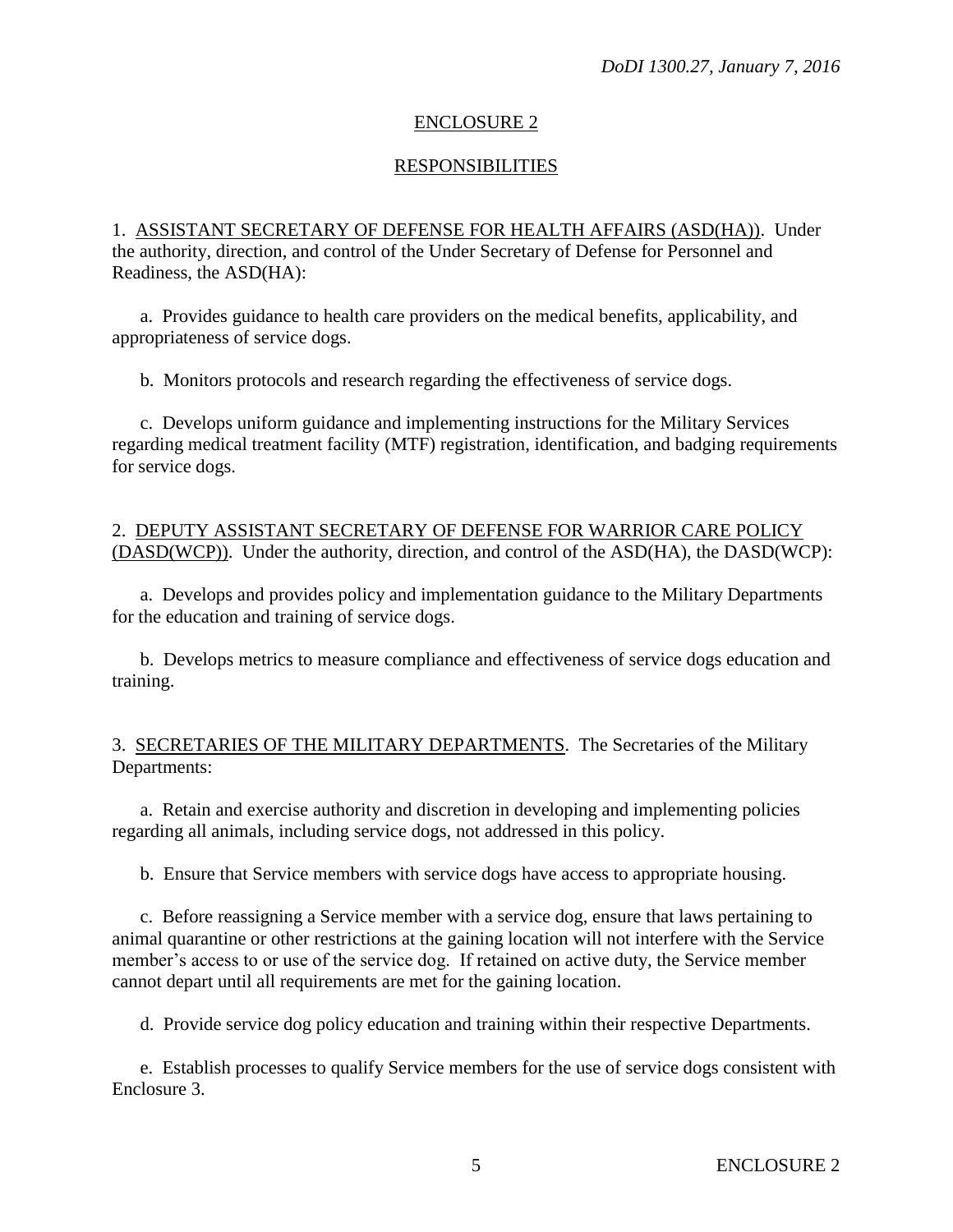f. Establish designated relief areas for service dogs at every DoD installation to the greatest extent possible commensurate with health and safety.

g. Coordinate services from non-profit agencies and non-governmental organizations in execution of this policy, in accordance with DoD 5500.07-R (Reference (e)).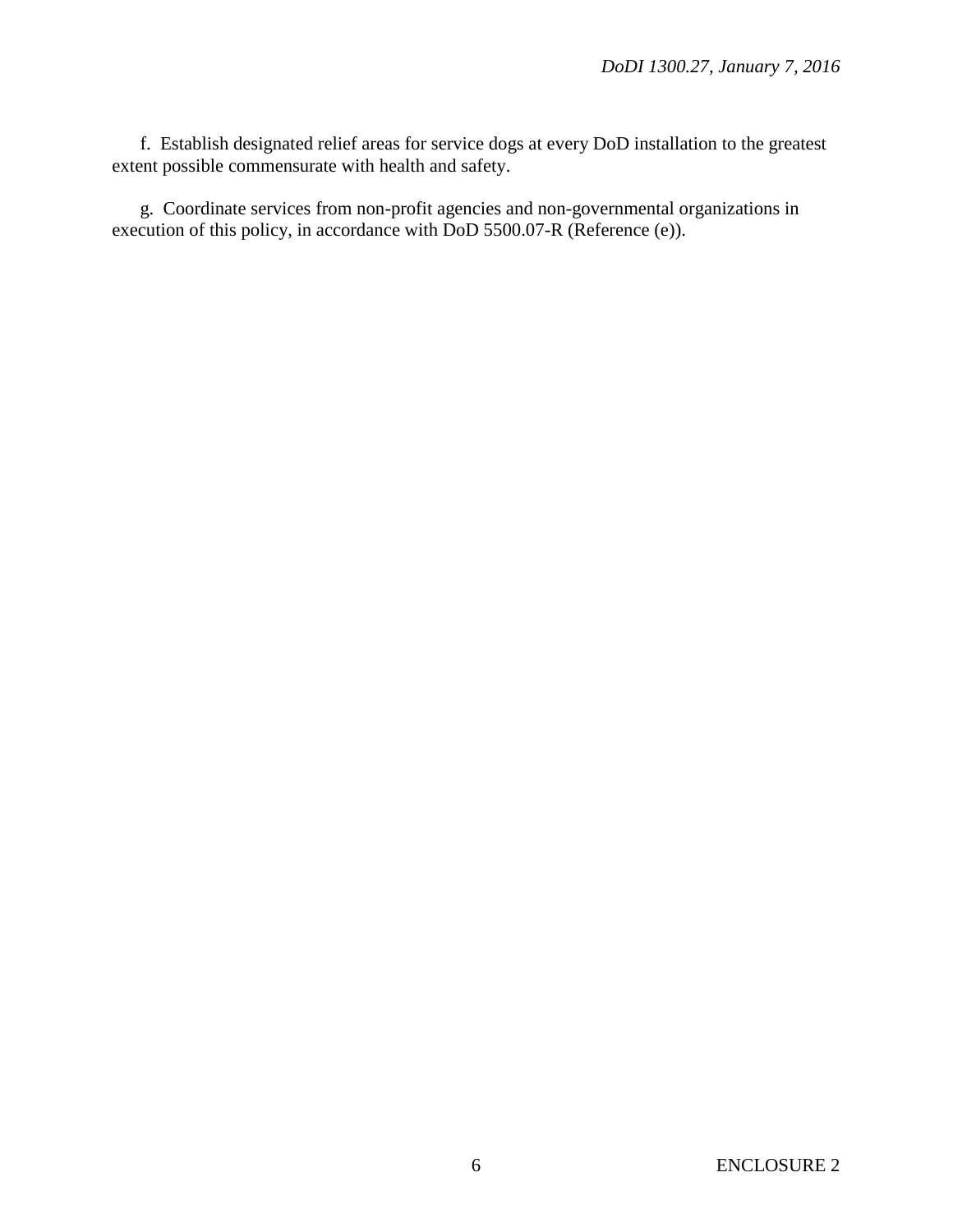## ENCLOSURE 3

## PROCEDURES

### 1. ELIGIBILITY AND SUITABILITY DETERMINATION

a. In accordance with Military Department program policy:

(1) An RSM's care management team (CMT) evaluates and determines that a service dog may mitigate the RSM's disability. A Service member with a disability consults with his or her primary care manager (PCM) and specialty care provider if the Service member does not have access to a CMT.

(2) The Service member's CMT, PCM, or chain of command, as established by Servicespecific policy, may authorize and approve the Service member's assignment of a service dog pending the outcome of a suitability assessment by an accredited service dog organization. Each assignment decision must be documented, along with any recommended limitations on use of the service dog.

(3) The CMT or PCM then refers the Service member to an accredited service dog organization in order to evaluate his or her suitability for a service dog.

(4) The accredited service dog organization conducts a suitability assessment of the Service member for a service dog. This assessment determines whether the accredited service dog organization will provide a service dog to the Service member.

(5) The accredited service dog organization provides the results of the suitability assessment to the Service member's CMT or PCM.

(6) If a Service member is not approved for a service dog by their chain of command and/or CMT or PCM, they must provide a written rationale and the decision that will be reviewed by the first general or flag officer, or Senior Executive in the Service member's chain of command. The review will be conducted by the next highest level of command if the initial decision is rendered by a general or flag officer, or Senior Executive Service member. This review will include the written rationale for the conclusion to overturn or uphold the command assignment decision.

(a) If the assignment decision is overturned, the conclusion must specify any limitations on the Service member's use of the service dog.

(b) If the assignment decision is upheld, a final appeal may be made directly to the Military Department's Assistant Secretary for Manpower and Reserve Affairs.

(7) The CMT, PCM, or commander will notify the Service member of the final decision and the CMT or PCM will document the decision in their service treatment record.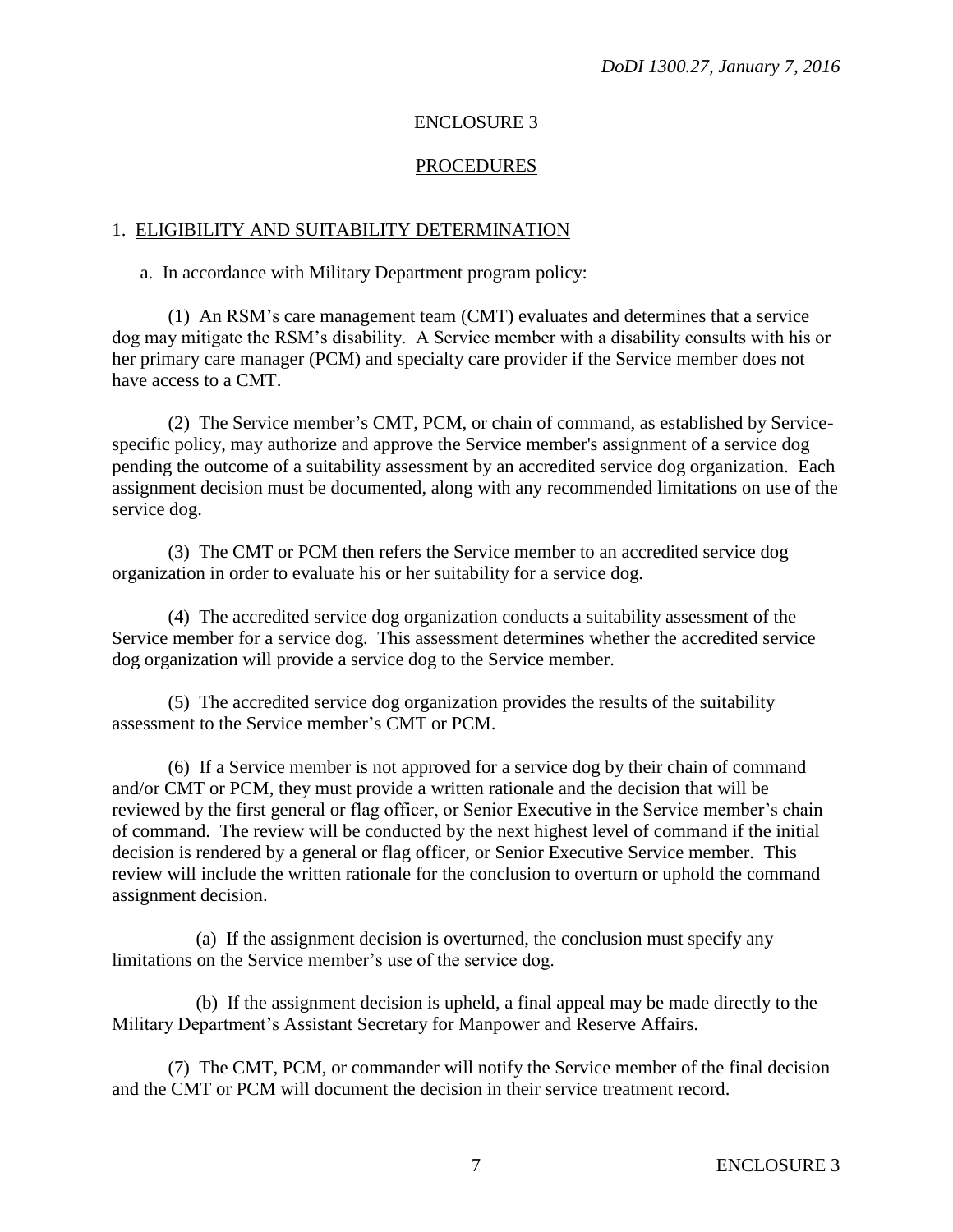2. ADMINISTRATIVE REQUIREMENTS. In accordance with their respective Military Department requirements and Component installation management policy:

a. Before a Service member is assigned a service dog, the chain of command must counsel the Service member about installation and facilities access and other related issues.

b. Component installation and MTF commanding officers will ensure Service members with assigned service dogs are granted facility access and accommodation to the greatest extent possible commensurate with health and safety.

c. Service members must register their service dogs with their installations and ensure that proper service dog identification is clearly displayed.

d. Service members are responsible for their service dogs' proper behavior, health, and adherence to appropriate limitations imposed by the chain of command.

e. To the extent permitted by law, Service members and service dog providers may be responsible for any damages and injuries a service dog may cause.

f. Service members who acquired their service dogs before the publication of this instruction or previously-instituted Service policy must provide their PCM or CMT and commanders the suitability assessments and medical necessity documentation for their service dogs within 60 days of the effective date of this instruction.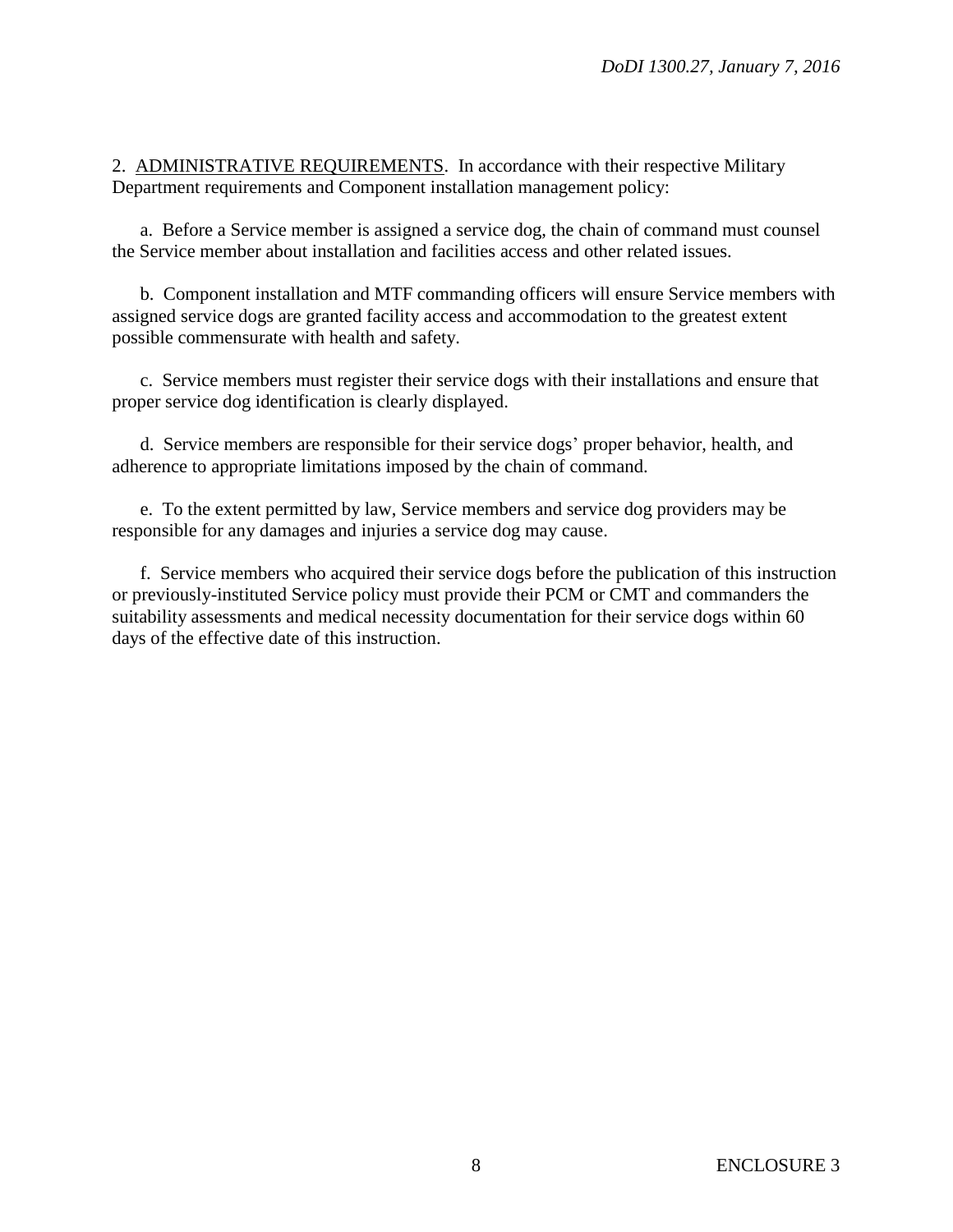## GLOSSARY

## PART I. ABBREVIATIONS AND ACRONYMS

| ASD(HA)                  | Assistant Secretary of Defense for Health Affairs                                                  |
|--------------------------|----------------------------------------------------------------------------------------------------|
| <b>CFR</b><br><b>CMT</b> | Code of Federal Regulations<br>care management team                                                |
| DASD(WCP)<br><b>DoDI</b> | Deputy Assistant Secretary of Defense for Warrior Care Policy<br>Department of Defense Instruction |
| <b>MTF</b>               | medical treatment facility                                                                         |
| <b>PCM</b>               | primary care manager                                                                               |
| <b>RSM</b>               | recovering Service member                                                                          |

## PART II. DEFINITIONS

Unless otherwise noted, these terms and their definitions are for the purposes of this instruction.

accredited service dog organization. A non-governmental organization that raises, trains, certifies, and provides service dogs to qualified Service members, and that is accredited by Assistance Dogs International, the International Guide Dog Federation, or any other service dog accrediting organization recognized by the U.S. Department of Veterans Affairs.

CMT. Individuals who are working together to manage, coordinate, or deliver the care, benefits, and services for the RSM and to support the RSM's family. The professionals and individuals who comprise a specific CMT will vary based on the needs of the individual and their family (e.g., health care provider(s), nurse case manager, therapist, social worker, chain-of-command representative, transition coordinator, and all others providing care, benefits, and services), but at minimum, will consist of a medical case manager and a non-medical case manager, such as an RCC.

DoD installation. Defined in DoD Instruction (DoDI) 1000.15 (Reference (f)).

health care provider. Defined in Joint Publication 1-02 (Reference (g)).

MTF. Defined in Reference (g).

other animals. All domestic or wild animals that are not service dogs or Military Working Dogs, including pets, as well as therapy, companion, and emotional support animals.